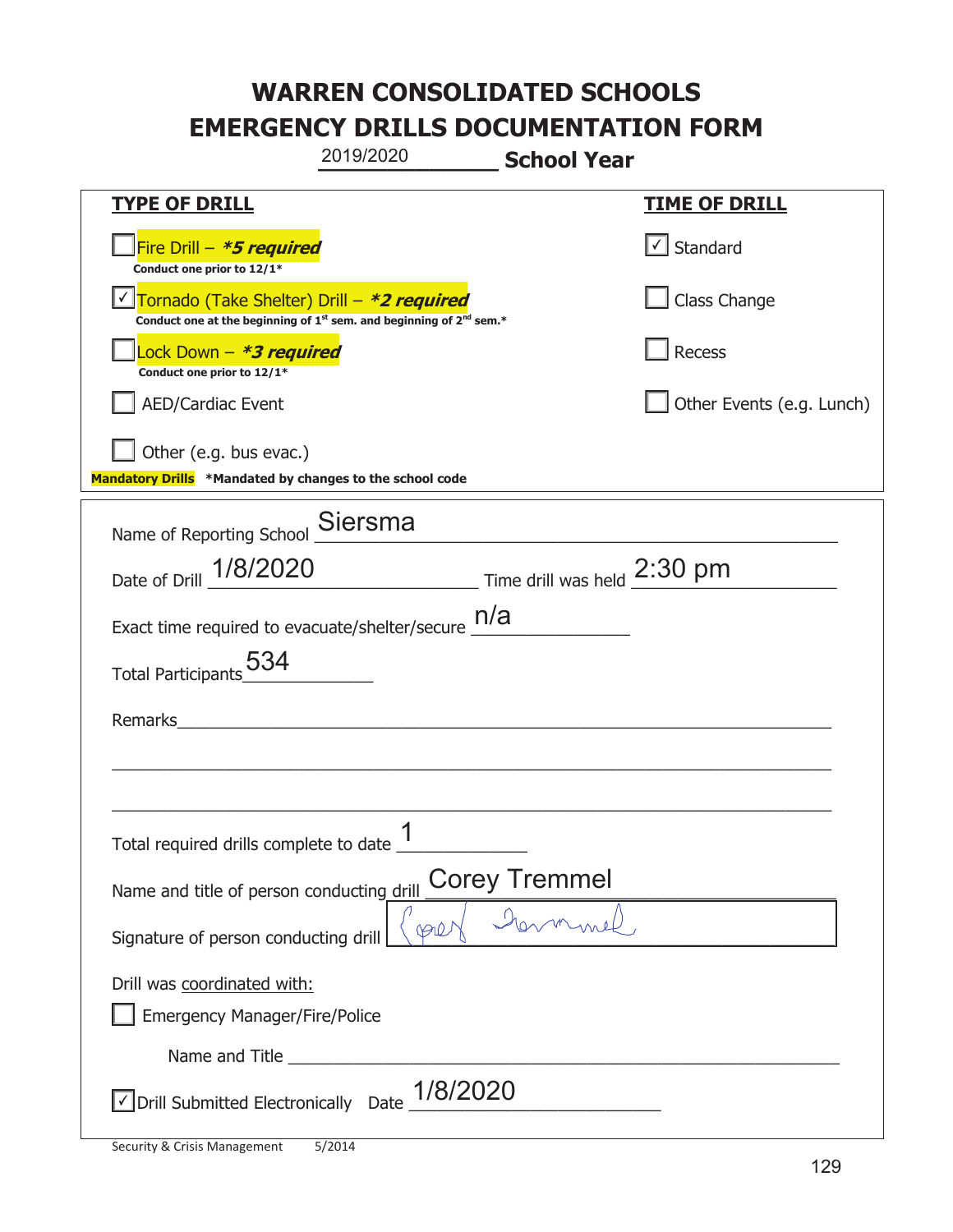| 2019/2020                                                                                                                   | <b>School Year</b>                                       |
|-----------------------------------------------------------------------------------------------------------------------------|----------------------------------------------------------|
| <u>TYPE OF DRILL</u>                                                                                                        | <b>TIME OF DRILL</b>                                     |
| Fire Drill - *5 required<br>Conduct one prior to 12/1*                                                                      | $\lfloor \angle \rfloor$ Standard                        |
| Tornado (Take Shelter) Drill – *2 required<br>Conduct one at the beginning of $1^{st}$ sem. and beginning of $2^{nd}$ sem.* | Class Change                                             |
| Conduct one prior to 12/1*                                                                                                  | Recess                                                   |
| <b>AED/Cardiac Event</b>                                                                                                    | Other Events (e.g. Lunch)                                |
| Other (e.g. bus evac.)<br>Mandatory Drills *Mandated by changes to the school code                                          |                                                          |
| Siersma Elementary<br>Name of Reporting School                                                                              |                                                          |
| Date of Drill 1/14/2020                                                                                                     | $\equiv$ Time drill was held $\frac{1:30 \text{ PM}}{4}$ |
| Exact time required to evacuate/shelter/secure 5 minutes                                                                    |                                                          |
| Total Participants <sub>_0</sub> 591                                                                                        |                                                          |
| Remarks Difficult to determine the exact time of evacuation as the drill                                                    |                                                          |
| took 3-5 minutes and staff made decisions to evacuate based on the location                                                 |                                                          |
| of the ALICE cone.                                                                                                          |                                                          |
| ク<br>Total required drills complete to date $\leq$                                                                          |                                                          |
| Name and title of person conducting drill                                                                                   | Corey Tremmel                                            |
| Signature of person conducting drill                                                                                        |                                                          |
| Drill was coordinated with:<br><b>Emergency Manager/Fire/Police</b>                                                         |                                                          |
|                                                                                                                             |                                                          |
| $\sqrt{}$ Drill Submitted Electronically Date $_0$ 5/29/20                                                                  |                                                          |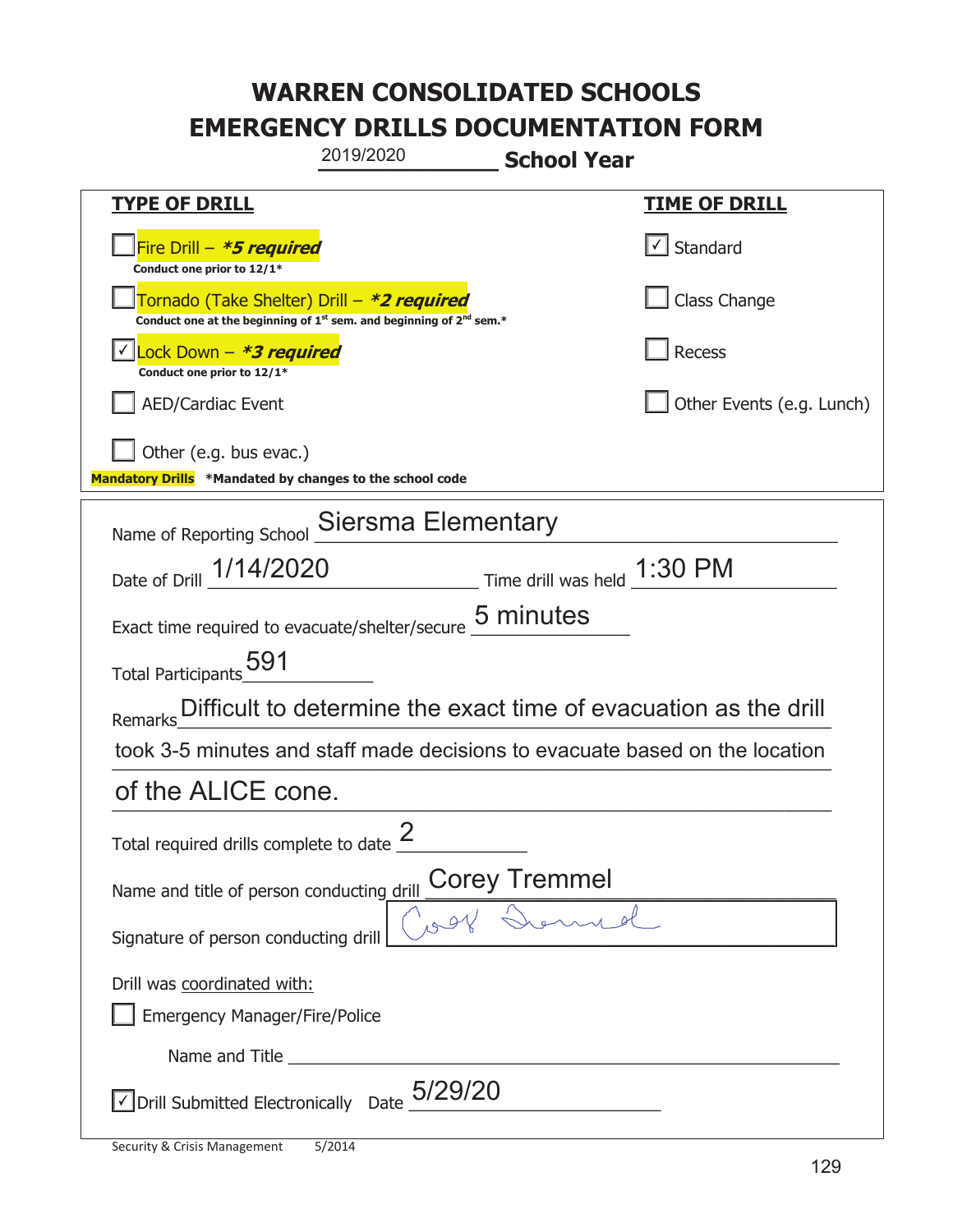|                                                                                                                                           | 2019-2020                 | <b>School Year</b>                                                        |                                   |
|-------------------------------------------------------------------------------------------------------------------------------------------|---------------------------|---------------------------------------------------------------------------|-----------------------------------|
| <b>TYPE OF DRILL</b>                                                                                                                      |                           |                                                                           | <b>TIME OF DRILL</b>              |
| <u> √ Fire Drill – <i>*5 required</i></u><br>Conduct one prior to 12/1*                                                                   |                           |                                                                           | $\lfloor \angle \rfloor$ Standard |
| Tornado (Take Shelter) Drill – *2 required<br>Conduct one at the beginning of 1 <sup>st</sup> sem. and beginning of 2 <sup>nd</sup> sem.* |                           |                                                                           | Class Change                      |
| Lock Down - *3 required<br>Conduct one prior to 12/1*                                                                                     |                           |                                                                           | Recess                            |
| <b>AED/Cardiac Event</b>                                                                                                                  |                           |                                                                           | Other Events (e.g. Lunch)         |
| Other (e.g. bus evac.)<br>Mandatory Drills *Mandated by changes to the school code                                                        |                           |                                                                           |                                   |
| Name of Reporting School                                                                                                                  | <b>Siersma Elementary</b> |                                                                           |                                   |
| Date of Drill 11/19/2019                                                                                                                  |                           | $\frac{1:45 \text{ pm}}{}$ Time drill was held $\frac{1:45 \text{ pm}}{}$ |                                   |
| Exact time required to evacuate/shelter/secure 1:01:15                                                                                    |                           |                                                                           |                                   |
| <b>Total Participants</b>                                                                                                                 |                           |                                                                           |                                   |
| Remarks                                                                                                                                   |                           |                                                                           |                                   |
|                                                                                                                                           |                           |                                                                           |                                   |
|                                                                                                                                           |                           |                                                                           |                                   |
| Total required drills complete to date <u>U</u>                                                                                           |                           |                                                                           |                                   |
| Name and title of person conducting drill                                                                                                 |                           | <b>Corey Tremmel</b>                                                      |                                   |
| Signature of person conducting drill                                                                                                      |                           |                                                                           |                                   |
| Drill was coordinated with:                                                                                                               |                           |                                                                           |                                   |
| <b>Emergency Manager/Fire/Police</b>                                                                                                      |                           |                                                                           |                                   |
|                                                                                                                                           |                           |                                                                           |                                   |
| √ Drill Submitted Electronically Date                                                                                                     |                           | 11/19/2019                                                                |                                   |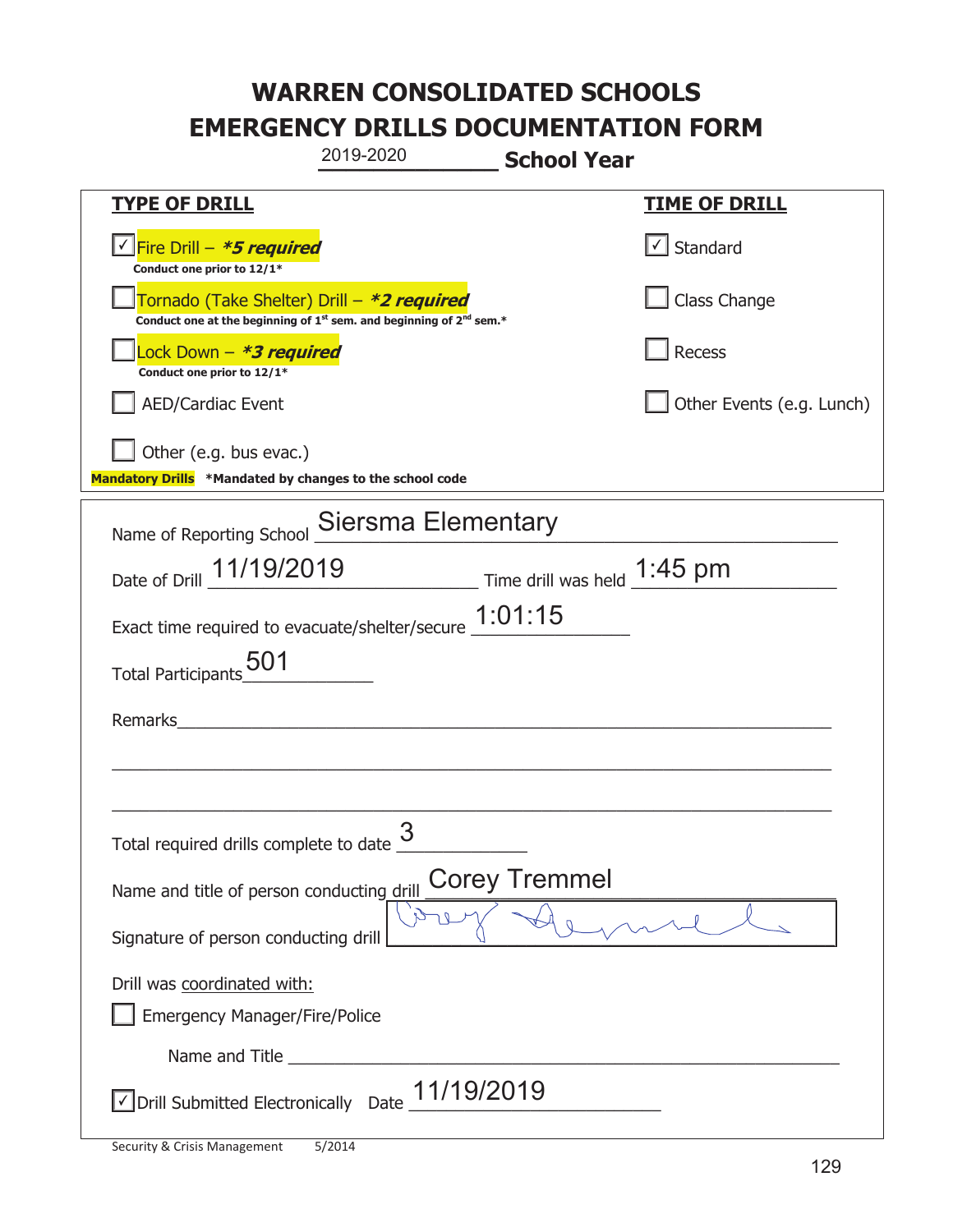**\_\_\_\_\_\_\_\_\_\_\_\_\_ School Year** 

| <u>TYPE OF DRILL</u>                                                                                                                                                                                        | <u>TIME OF DRILL</u>      |  |
|-------------------------------------------------------------------------------------------------------------------------------------------------------------------------------------------------------------|---------------------------|--|
| Fire Drill - *5 required<br>Conduct one prior to 12/1*                                                                                                                                                      | $\cup$ Standard           |  |
| Fornado (Take Shelter) Drill – *2 required<br>Conduct one at the beginning of 1 <sup>st</sup> sem. and beginning of 2 <sup>nd</sup> sem.*                                                                   | Class Change              |  |
| Lock Down - *3 required<br>Conduct one prior to 12/1*                                                                                                                                                       | Recess                    |  |
| <b>AED/Cardiac Event</b>                                                                                                                                                                                    | Other Events (e.g. Lunch) |  |
| Other (e.g. bus evac.)<br>Mandatory Drills *Mandated by changes to the school code                                                                                                                          |                           |  |
| Name of Reporting School Siersma Elementary                                                                                                                                                                 |                           |  |
| Date of Drill 10/08/2019<br>$\frac{1:30 \text{ PM}}{2}$ Time drill was held $\frac{1:30 \text{ PM}}{2}$                                                                                                     |                           |  |
| Exact time required to evacuate/shelter/secure 5 minutes                                                                                                                                                    |                           |  |
| 601<br><b>Total Participants</b>                                                                                                                                                                            |                           |  |
| Difficult to record exact time to evacuate as the ALICE drill ran for approximately 5 minutes with staff making decisions on whether to evacuate or not based on the position of the ALICE cone.<br>Remarks |                           |  |
|                                                                                                                                                                                                             |                           |  |
| Total required drills complete to date                                                                                                                                                                      |                           |  |
| <b>Corey Tremmel</b><br>Name and title of person conducting drill                                                                                                                                           |                           |  |
| per<br>Signature of person conducting drill                                                                                                                                                                 |                           |  |
| Drill was coordinated with:<br><b>Emergency Manager/Fire/Police</b>                                                                                                                                         |                           |  |
|                                                                                                                                                                                                             |                           |  |
| $\vee$ Drill Submitted Electronically Date $_0$ 5/29/20                                                                                                                                                     |                           |  |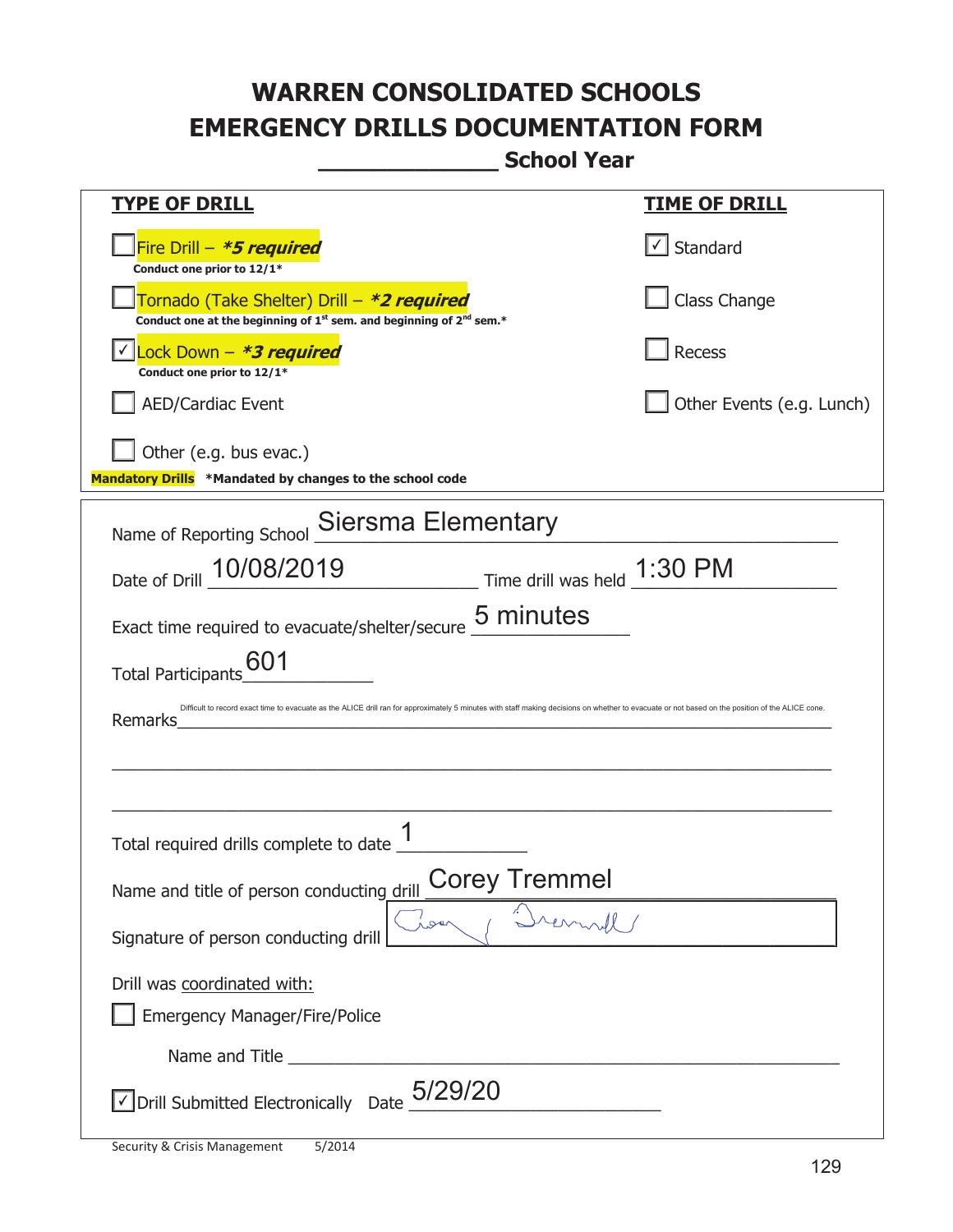|                                                                                    | 2019-2020                                                                                   | <b>School Year</b>              |                           |
|------------------------------------------------------------------------------------|---------------------------------------------------------------------------------------------|---------------------------------|---------------------------|
| <b>TYPE OF DRILL</b>                                                               |                                                                                             |                                 | <u>TIME OF DRILL</u>      |
| √Fire Drill – <b>*5 required</b><br>Conduct one prior to 12/1*                     |                                                                                             |                                 | Standard                  |
| Tornado (Take Shelter) Drill – *2 required                                         | Conduct one at the beginning of 1 <sup>st</sup> sem. and beginning of 2 <sup>nd</sup> sem.* |                                 | Class Change              |
| ock Down – <b>*3 required</b><br>Conduct one prior to 12/1*                        |                                                                                             |                                 | <b>Recess</b>             |
| AED/Cardiac Event                                                                  |                                                                                             |                                 | Other Events (e.g. Lunch) |
| Other (e.g. bus evac.)<br>Mandatory Drills *Mandated by changes to the school code |                                                                                             |                                 |                           |
| Name of Reporting School Siersma Elementary                                        |                                                                                             |                                 |                           |
| Date of Drill 10/4/2019 Time drill was held 11:07 am                               |                                                                                             |                                 |                           |
| Exact time required to evacuate/shelter/secure 1 min 43 seconds                    |                                                                                             |                                 |                           |
| Total Participants 550                                                             |                                                                                             |                                 |                           |
| 2nd of 5 firedrills<br>Remarks                                                     |                                                                                             |                                 |                           |
|                                                                                    |                                                                                             |                                 |                           |
|                                                                                    |                                                                                             |                                 |                           |
| Total required drills complete to date $\frac{2}{3}$                               |                                                                                             |                                 |                           |
| Name and title of person conducting drill                                          |                                                                                             | <b>Corey Tremmel- Principal</b> |                           |
| Signature of person conducting drill                                               |                                                                                             | $Q_{\rm M1}$                    |                           |
| Drill was coordinated with:<br><b>Emergency Manager/Fire/Police</b>                |                                                                                             |                                 |                           |
|                                                                                    |                                                                                             |                                 |                           |
| Drill Submitted Electronically Date                                                | 10/4/2019                                                                                   |                                 |                           |

t